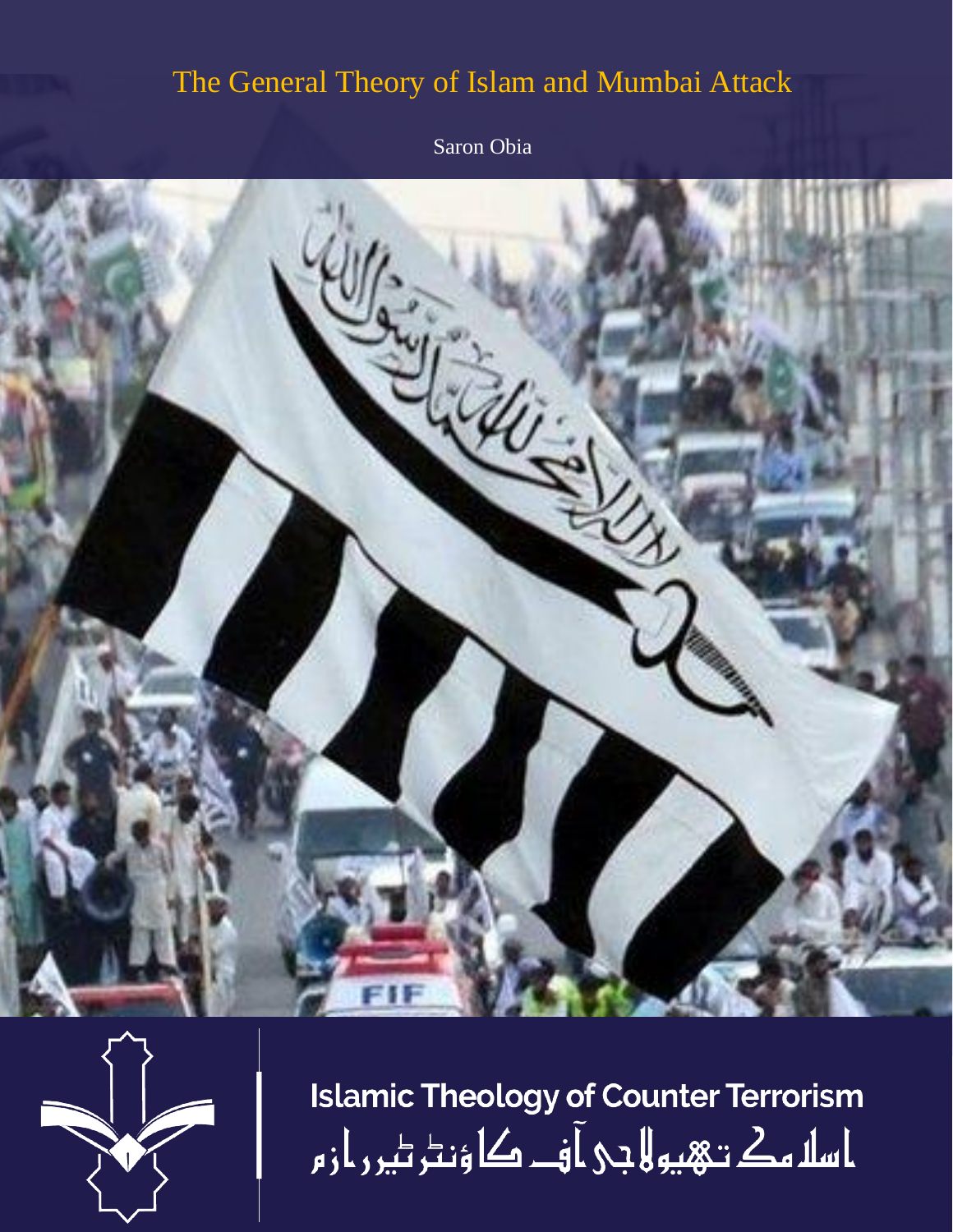## **Abstract**

The link between politics and religion is power. Several theories examine the social cleavage amongst these two major factors for jihadists' tendencies and the global terrorism. From the 19 century –  $21<sup>st</sup>$ century, there have been mutations in religius and international affairs from the Middle East to Central, North and West Africa, to Europe, and the West. Jihad, which was considered to be an educational and religious promotion in the  $19<sup>th</sup>$  century has switched to a political and extremist ideology through radical religious commands (fatwa). Nonetheless, Islam is a religion of peace, which the general theory of Islam advocates. This paper deconstructs the effects of cultural duality as issue extremism and jihadists' tendencies in modern time. The problem is not just limiting the power of religious leaders, but reintegrating unity with respect of socio-political norms, for culture is destiny.

## **Introduction**

The general theory of Islam of Dr. Abduljalil Sajid, defines with consideration the implication of Islamic Shariah (law) in modern times. In the Arab world, the spiritual leader is superior to the political leader. When authority of an emir or imam is restrained, and certain privileges withdrawn, it orchestrates political opposition critical for the formation of alliances and creation of militia groups. This is evident with Shia Islam, where religious leaders have an autonomous position than in Sunni Islam and critical in understanding the rise of revolutionary movements.

According to Are Knudsen, jihadist tendencies in the Middle East, is neither illogical nor irrational. The theory is more of "New Islamism" than "Old Islamism" which portrays Islamism as an illegitimate political narrative and a menace to the West. Ideology is a major aspect of "New Islamism" which expose on Islamist movements and their adherents in contemporary (democratization) times, as well as on the social cleavage in society.

The Principles are inscribed in the Holy Quran by Prophet Mohammed, governing human conduct in all aspects of life. Though religious scholars argue that, unlike natural order, which follows its predetermined laws, there is a certain degree of freedom to rebel, which ignites from fatwas issued by some spiritual leaders. In the Holy Quran (41:34), non- submission to the will of Allah is not only an act of ingratitude (kufr) for divinity but evil and punishable.

The rhetoric over religious fundamentalism draws back to the medieval period, following tension between political (royalty) and religious leadership (caliphate). Concepts such as Islamic state, jihad, Shariah law and fatwa, emerge exposing the social cleavage between political (royalty) and religious (caliphate) leadership. Group solidarity (asabiyya) or Muslim brotherhood is a major factor for jihadists tendencies in the Middle East and West follows alliances to other regional poles, which have populace certain actors as well as made others to be removed.



**<sup>4</sup>** www.itct.org.uk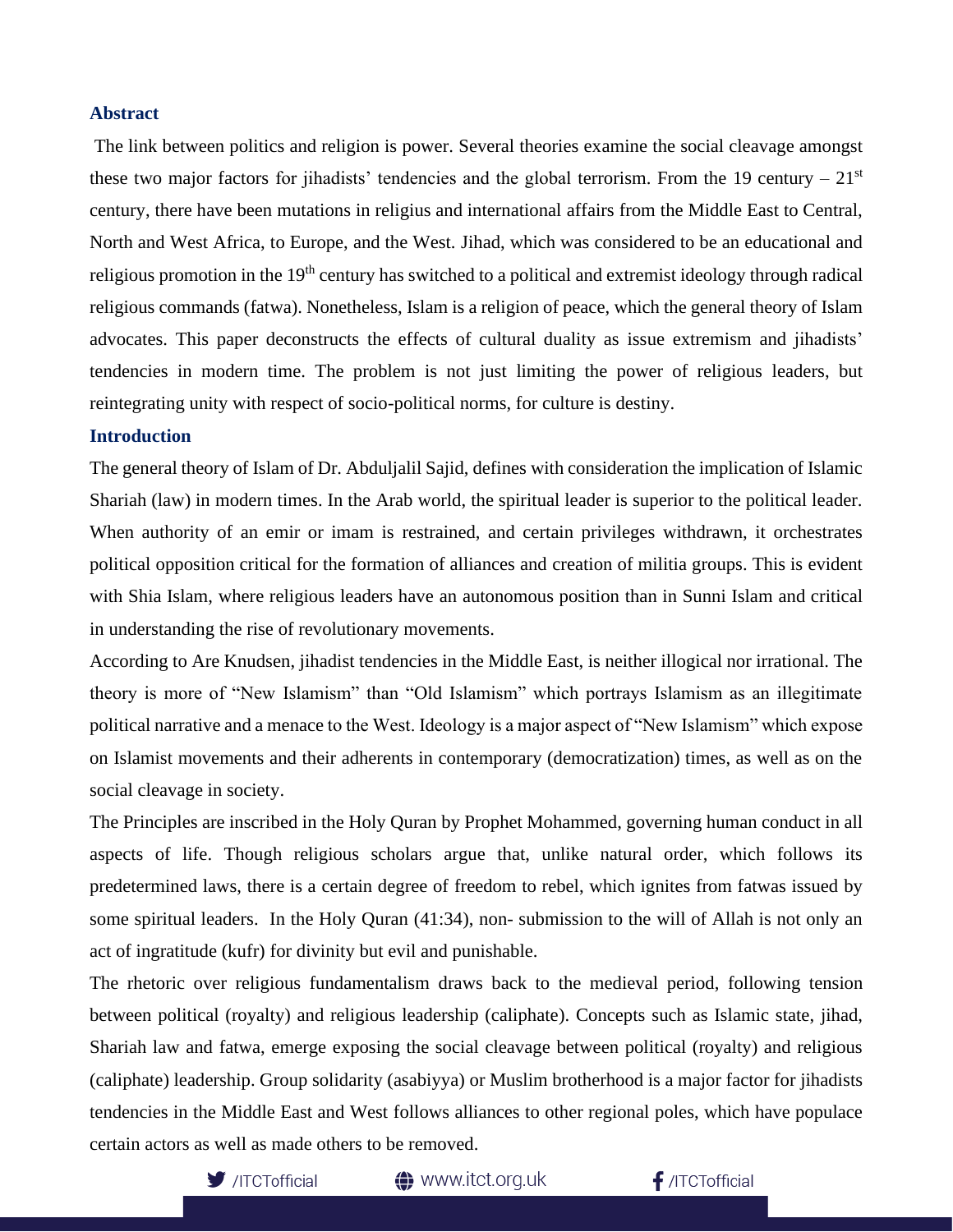## **The 2008 Assaults on Mumbai: A failed ideology about Islam**

An example is 26 November 2008 terrorist attack in Mumbai, which caused a lot of casualties has been termed the "India's 9/11." Complex attack within multiple locations for three days with international media coverage, which Lashkar-e-Taiba (LeT), a radical Islamist terrorist group based in Pakistan, claim responsibility for the attack.

Pakistan-based terrorists perceive Mumbai, as a Hindu-majority India as an enemy of Islam. LeT agenda was not only Kashmir sovereignty, but breaking up India. A terrorist attack on India exacerbates religious antagonisms between India's Hindu majority and its Muslim community, provoking Hindu reprisals that Islamist extremists hope would polarize India and facilitate recruitment of Muslims to their cause.

The Taj Mahal Palace and Trident-Oberoi Hotels, landmark institutions, were filled with foreigners and the local elite. LeT probably hoped that the negative international publicity will incite research on India's geopolitical trends and economy. The attack generated fallacious propaganda on jihadist websites, about the tactics, techniques and procedures of jihadists and the challenges of government agencies. The al-Yaqin Media Center, published a research titled "The Mumbai Operations: A Study in the Local, Regional, and International Ramifications."

Availability of Information was a strategic factor for planning and coordination of the attack by sovereignty free actors. A suspected was apprehended in northern India in 2008, possess drawings of various iconic sites in Mumbai, some of which were targets for the attack. The suspect exposed that the preliminary stage (planning) begun in late 2007. On September 24, India's Intelligence Bureau (IB), issued a warning that LeT was showing unusual interest in Mumbai and listed six potential targets of the group.

Great Britain and the United States also had a clue in 2008 of criminal order was about to happen and even exchange 'information' with India, the three countries did not communicate (intelligence) extensively with one another until the operation was marked. Great Britain gathered considerable information about the cyber activities of one Zarrar Shah, the "technology chief" of LeT who operated with Google Earth to map out the routes for the assault team targeting "4 and 5 star" hotels in Mumbai before the attack. The 'red line' did not signal to the Indians because Shah's activity was considered to be no menace at the time.

Though by October 2008, the U.S. Central Intelligence Agency provided India with some vital insight, including the fact about jihadists tendencies in Mumbai might arrive by sea. The three countries were not able to connect the dots by themselves and did not communicate and collaborate with one another,